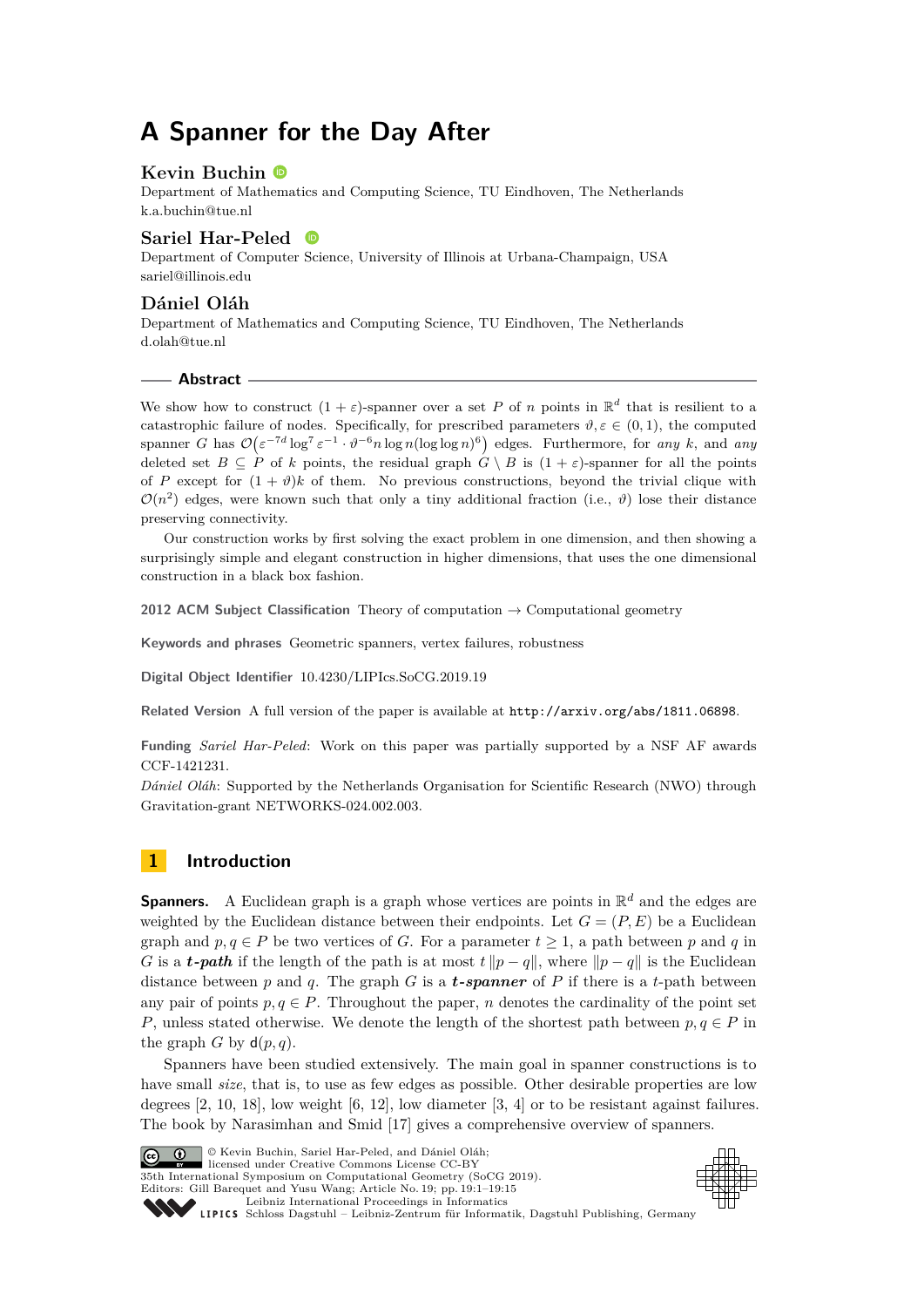#### **19:2 A Spanner for the Day After**

**Robustness.** In this paper, our goal is to construct spanners that are robust according to the notion introduced by Bose *et al.* [\[7\]](#page-14-9). Intuitively, a spanner is robust if the deletion of *k* vertices only harms a few other vertices. Formally, a graph  $G$  is an  $f(k)$ -robust *t*-spanner, for some positive monotone function  $f$ , if for any set  $B$  of  $k$  vertices deleted in the graph, the remaining graph  $G \setminus B$  is still a *t*-spanner for at least  $n - f(k)$  of the vertices. Note, that the graph *G* \ *B* has  $n - k$  vertices – namely, there are at most  $\mathcal{L}(k) = f(k) - k$  additional vertices that no longer have good connectivity to the remaining graph. The quantity  $\mathcal{L}(k)$  is the *loss*. We are interested in minimizing the loss.

The natural question is how many edges are needed to achieve a certain robustness (since the clique has the desired property). That is, for a given parameter  $t$  and function  $f$ , what is the minimal size that is needed to obtain an  $f(k)$ -robust *t*-spanner on any set of *n* points.

A priori it is not clear that such a sparse graph should exist (for *t* a constant) for a point set in  $\mathbb{R}^d$ , since the robustness property looks quite strong. Surprisingly, Bose *et al.* [\[7\]](#page-14-9) showed that one can construct a  $\mathcal{O}(k^2)$ -robust  $\mathcal{O}(1)$ -spanner with  $\mathcal{O}(n \log n)$  edges. Bose *et al.* [\[7\]](#page-14-9) proved various other bounds in the same vein on the size for one-dimensional and higher-dimensional point sets. Their most closely related result is that for the one-dimensional point set  $P = \{1, 2, \ldots, n\}$  and for any  $t \geq 1$  at least  $\Omega(n \log n)$  edges are needed to construct an  $\mathcal{O}(k)$ -robust *t*-spanner.

An open problem left by Bose *et al.* [\[7\]](#page-14-9) is the construction of  $\mathcal{O}(k)$ -robust spanners – they only provide the easy upper bound of  $\mathcal{O}(n^2)$  for this case.

*ϑ***-reliable spanners.** We are interested in building spanners where the loss is only fractional. Specifically, given a parameter  $\vartheta$ , we consider the function  $f(k) = (1 + \vartheta)k$ . The loss in this case is  $\mathcal{L}(k) = f(k) - k = \vartheta k$ . A  $(1 + \vartheta)k$ -robust *t*-spanner is  $\vartheta$ -reliable *t*-spanner.

**Exact reliable spanners.** If the input point set is in one dimension, then one can easily construct a 1-spanner for the points, which means that the exact distances between points on the line are preserved by the spanner. This of course can be done easily by connecting the points from left to right. It becomes significantly more challenging to construct such an exact spanner that is reliable.

**Fault tolerant spanners.** Robustness is not the only definition that captures the resistance of a spanner network against vertex failures. A closely related notion is fault tolerance [\[13,](#page-14-10) [14,](#page-14-11) [15\]](#page-14-12). A graph  $G = (P, E)$  is an *r*-fault tolerant *t*-spanner if for any set *B* of failed vertices with  $|B| \leq r$ , the graph  $G \setminus B$  is still a *t*-spanner. The disadvantage of *r*-fault tolerance is that each vertex must have degree at least  $r + 1$ , otherwise the vertex can be isolated by deleting its neighbors. Therefore, the graph has size at least  $\Omega(rn)$ . There are constructions that show  $\mathcal{O}(rn)$  edges are enough to build *r*-fault tolerant spanners. However, depending on the chosen value *r* the size can be too large.

In particular, fault tolerant spanners cannot have a near-linear number of edges, and still withstand a widespread failure of nodes. Specifically, if a fault tolerant spanner has *m* edges, then it can withstand a failure of at most  $2m/n$  vertices. In sharp contrast,  $\vartheta$ -reliable spanners can withstand a widespread failure. Indeed, a  $\vartheta$ -reliable spanner can withstand a failure of close to  $n/(1 + \vartheta)$  of its vertices, and still have some vertices that are connected by short paths in the remaining graph.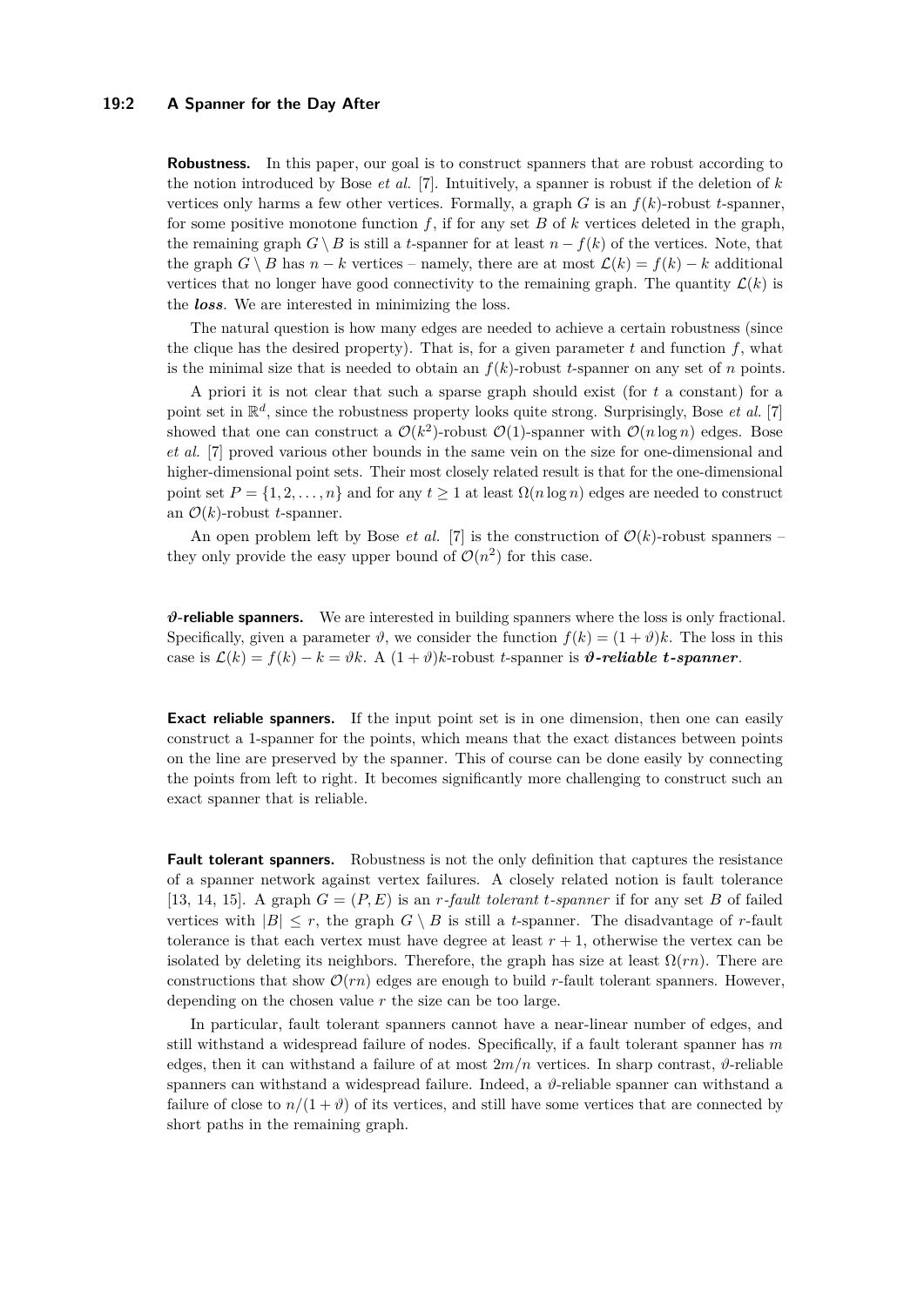# **1.1 Our results**

In this paper, we investigate how to construct reliable spanners with very small loss – that is  $\vartheta$ -reliable spanners. To the best of our knowledge nothing was known on this case before this work. For omitted proofs we refer the reader to the full version of the paper [\[8\]](#page-14-13).

- **(a) Expanders are reliable.** Intuitively, a constant degree expander is a robust/reliable graph under a weaker notion of robustness – that is, connectivity. As such, for a parameter  $\vartheta > 0$ , we show that constant degree expanders are indeed  $\vartheta$ -reliable in the sense that all except a small fraction of the points stay connected. Formally, one can build a graph *G* with  $\mathcal{O}(\vartheta^{-3}n)$  edges, such that for any failure set *B* of *k* vertices, the graph *G* \ *B* has a connected component of size at least  $n - (1 + \vartheta)k$ . We emphasize, however, that distances are not being preserved in this case. See [Lemma 6](#page-3-0) for the result.
- **(b) Exact**  $\mathcal{O}(1)$ -reliable spanner in one dimension. Inspired by the reliability of constant degree expanders, we show how to construct an  $\mathcal{O}(1)$ -reliable exact spanner on any one-dimensional set of *n* points with  $\mathcal{O}(n \log n)$  edges.<sup>[1](#page-2-0)</sup> The idea of the construction is to build a binary tree over the points, and to build bipartite expanders between certain subsets of nodes in the same layer. One can think of this construction as building different layers of expanders for different resolutions. The construction is described in [Section 3.2.](#page-5-0) See [Theorem 12](#page-7-0) for the result.
- **(c) Exact** *ϑ***-reliable spanner in one dimension.** One can get added redundancy by systematically shifting the layers. Done carefully, this results in a  $\vartheta$ -reliable exact spanner. The construction is described in [Section 3.3.](#page-8-0) See [Theorem 13](#page-8-1) for the result.
- **(d)** *ϑ***-reliable (1 +** *ε***)-spanners in higher dimensions.** We next show a *surprisingly simple and elegant* construction of  $\vartheta$ -reliable spanners in two and higher dimensions, using a recent result of Chan *et al.* [\[11\]](#page-14-14), which show that one needs to maintain only a "few" linear orders. This immediately reduces the *d* dimensional problem to maintaining a reliable spanner for each of this orderings, which is the problem we already solved. See [Section 4](#page-9-0) for details.
- **(e)**  $\vartheta$ -reliable  $(1 + \varepsilon)$ -spanner in  $\mathbb{R}^d$  with bounded spread. Since both general constructions in  $\mathbb{R}^d$  have some additional polylog factors that seems unnecessary, we present a better construction for the bounded spread case. Specifically, for points with spread  $\Phi$  in  $\mathbb{R}^d$ , and for any  $\varepsilon > 0$ , we construct a  $\vartheta$ -reliable  $(1 + \varepsilon)$ -spanner with  $\mathcal{O}(\varepsilon^{-d}\theta^{-2}n\log\Phi)$  edges. The basic idea is to construct a well-separated pair decomposition (WSPD) directly on the quadtree of the point set, and convert every pair in the WSPD into a reliable graph using a bipartite expander. The union of these graphs is the required reliable spanner. See [Section 5](#page-11-0) and [Lemma 21](#page-12-0) for details.

**Shadow.** Underlying our construction is the notion of identifying the points that loose connectivity when the failure set is removed. Intuitively, a point is in the shadow if it is surrounded by failed points. We believe that this concept is of independent interest – see [Section 3.1](#page-4-0) for details and relevant results in one dimension and the full version [\[8\]](#page-14-13) for an additional result in higher dimensions.

Independently, Bose *et al.* [\[5\]](#page-14-15) also obtained an upper bound on the size of reliable spanners in  $\mathbb{R}^d$ . Their construction has  $\mathcal{O}(n \log^2 n \log \log n)$  edges, which is close to our bound of  $\mathcal{O}(n \log n (\log \log n)^6)$  edges.

<span id="page-2-0"></span><sup>&</sup>lt;sup>1</sup> This also improves an earlier preliminary construction by (some of) the authors  $arXiv:1803.08719$ .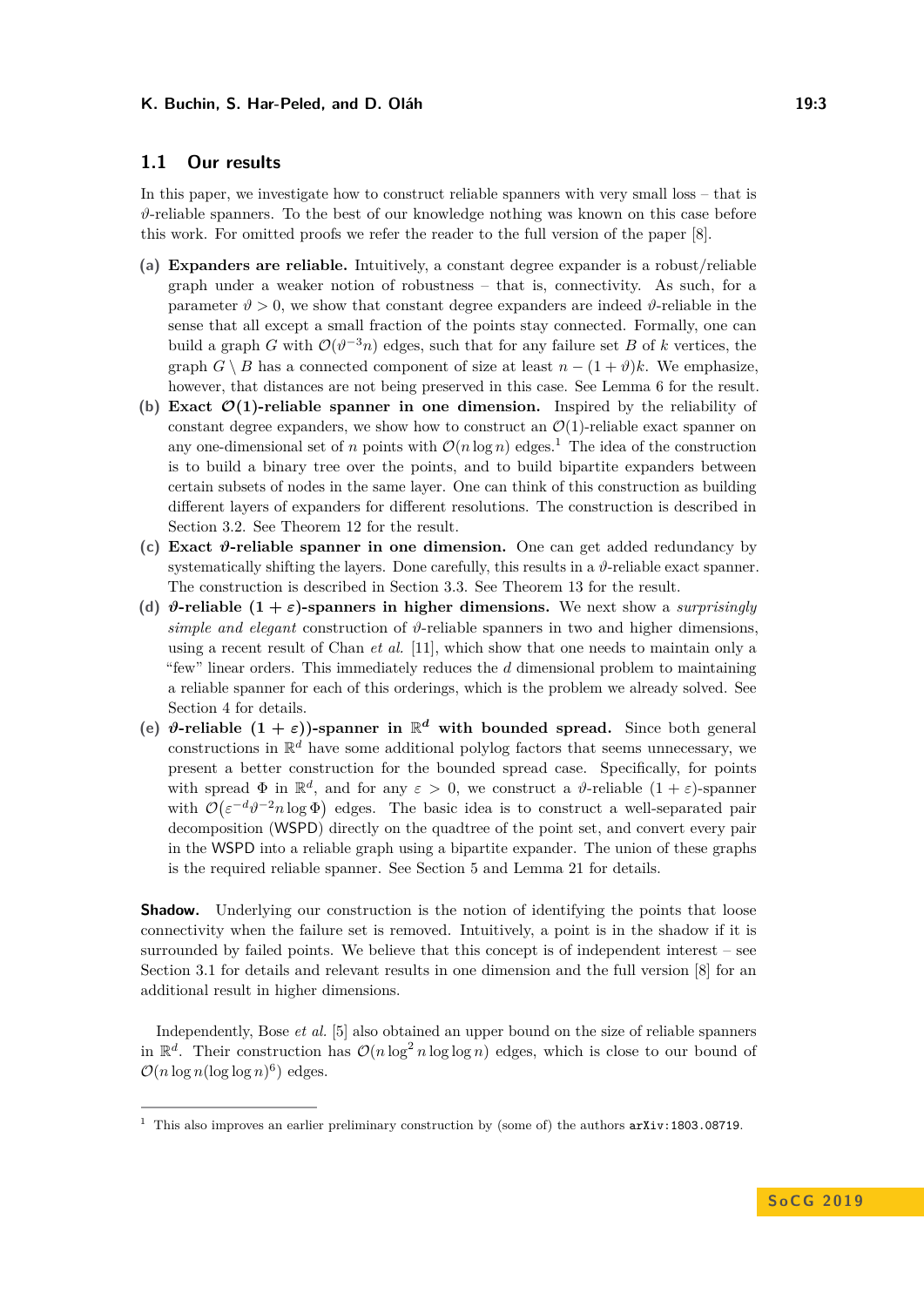#### **19:4 A Spanner for the Day After**

# **2 Preliminaries**

#### **2.1 Problem definition and notations**

Let [*n*] denote the set  $\{1, 2, \ldots, n\}$  and let  $[i : j] = \{i, i + 1, \ldots, j\}$ .

▶ **Definition 1** (Robust spanner). Let  $G = (P, E)$  be a *t*-spanner for some  $t ≥ 1$  and let  $f: \mathbb{N} \to \mathbb{R}_+$ *, and two point sets*  $P_1, P_2 \subseteq P$ *. The graph G is an*  $f(k)$ -robust *t*-spanner **for**  $P_1 \oplus P_2$  *if for any set of (failed) vertices*  $B \subseteq P$  *there exists a set*  $B^+ \supseteq B$  *with*  $|B^+| \leq f(|B|)$  such that the subgraph

$$
G \setminus B = G_{P \setminus B} = (P \setminus B, \{uv \in E(G) \mid u, v \in P \setminus B\})
$$

*induced by*  $P \ B$  *is a t-spanner for*  $(P_1 \ B^+) \oplus (P_2 \ B^+)$ *. That is,*  $G \ B$  *has a t-path between all pairs of points*  $p \in P_1 \setminus B^+$  *and*  $q \in P_2 \setminus B^+$ *. If*  $P_1 = P_2 = P$ *, then G is a*  $f(k)$ -robust *t***-spanner***.*

*The vertices of*  $B^+ \setminus B$  *are the vertices* **harmed** *by B, and the quantity*  $\mathcal{L}(k) = f(k) - k \geq$  $|B^+| - |B|$  *is the* **loss**.

 $\triangleright$  **Definition 2.** For a parameter  $\vartheta > 0$ , a graph G that is  $(1 + \vartheta)k$ *-robust t*-spanner is a *ϑ***-reliable** *t***-spanner***.*

**Definition 3.** For a number  $x > 0$ , let  $pow_2(x) = 2^{\lceil log x \rceil}$  be the smallest number that is a *power of* 2 *and is at least as large as x.*

#### **2.2 Expander construction**

For a set *X* of vertices in a graph  $G = (V, E)$ , let  $\Gamma(X) = \{v \in V \mid uv \in E \text{ for a } u \in X\}$  be the *neighbors* of *X* in *G*. The following lemma, which is a standard expander construction (see e.g. [\[16,](#page-14-16) Section 5.3]), provides the main building block of our one-dimensional construction.

<span id="page-3-1"></span>**Lemma 4.** Let L, R be two disjoint sets, with a total of n elements, and let  $\xi \in (0,1)$  be a *parameter. One can build a bipartite graph*  $G = (L \cup R, E)$  *with*  $\mathcal{O}(n/\xi^2)$  *edges, such that* 

- (i) *for any subset*  $X \subseteq L$ *, with*  $|X| \geq \xi |L|$ *, we have that*  $|\Gamma(X)| > (1 \xi)|R|$ *, and*
- (ii) *for any subset*  $Y \subseteq R$ *, with*  $|Y| \geq \xi |R|$ *, we have that*  $|\Gamma(Y)| > (1 \xi)|L|$ *.*

#### **2.3 Expanders are reliable**

Let *P* be a set with *n* elements, and let  $\vartheta \in (0,1)$  be a parameter. We next build a constant degree expander graph on  $P$  and show that it is  $\vartheta$ -reliable. The following two lemmas are not surprising if one is familiar with expanders and their properties.

**Lemma 5.** Let *n* be a positive integer number, let  $\alpha > 1$  be an integer constant, and let  $\beta \in (0,1)$  *be some constant. One can build a graph*  $G = ([n], E)$ *, such that for all sets*  $X \subset V$ , we have that  $|\Gamma(X)| \ge \min((1-\beta)n, \alpha |X|)$ . The graph *G* has  $\mathcal{O}((\alpha/\beta)n)$  edges.

<span id="page-3-0"></span>► **Lemma 6.** *Let n* and  $\vartheta \in (0, 1/2)$  *be parameters. One can build a graph*  $G = (\lceil n \rceil, E)$  *with*  $\mathcal{O}(\vartheta^{-3}n)$  *edges, such that for any set*  $B \subseteq [n]$ *, we have that*  $G \setminus B$  *has a connected component of size at least*  $n - (1 + \vartheta) |B|$ *. That is, the graph G is*  $\vartheta$ -reliable.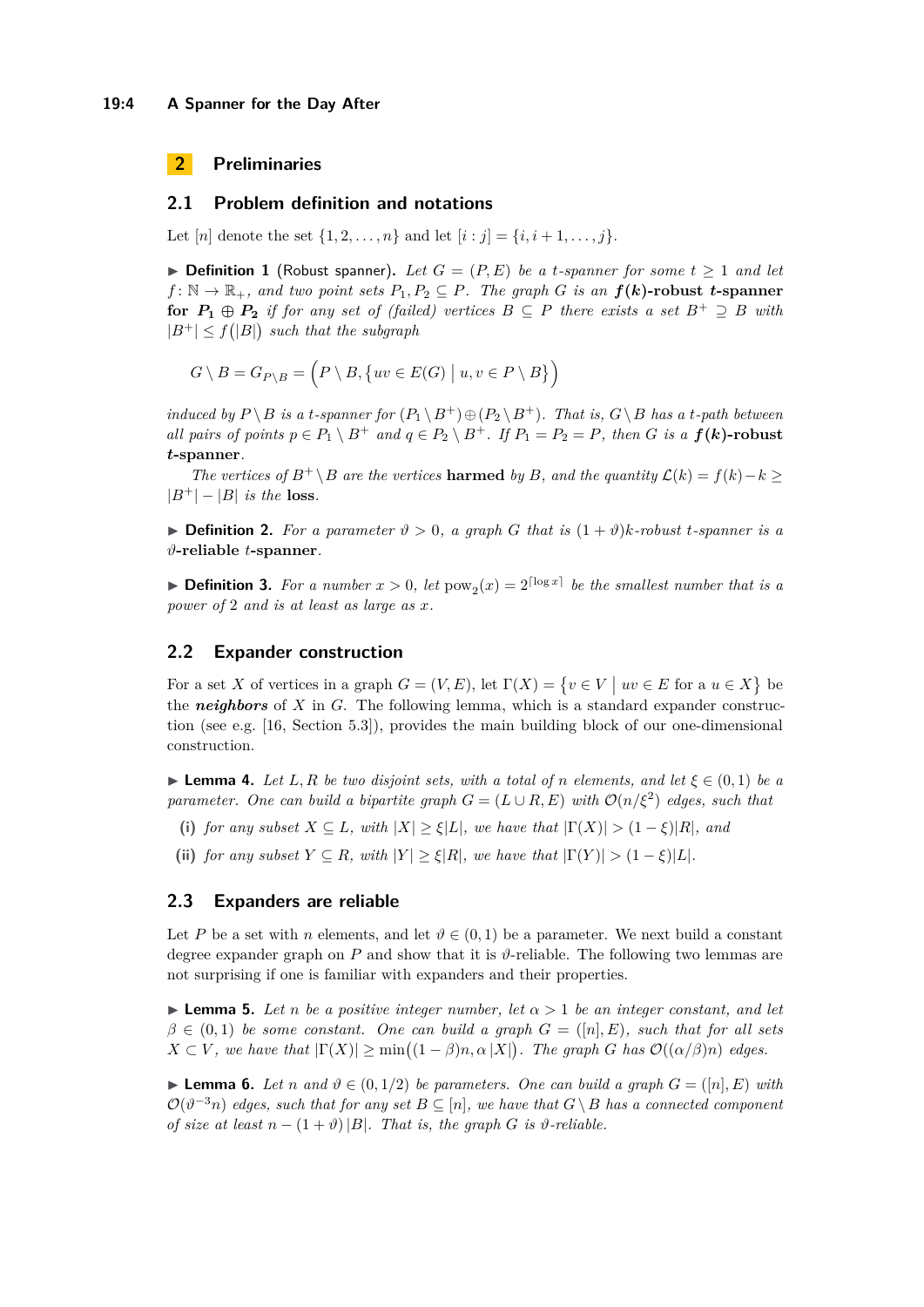# **3 Building reliable spanners in one dimension**

#### <span id="page-4-0"></span>**3.1 Bounding the size of the shadow**

Our purpose is to build a reliable 1-spanner in one dimension. Intuitively, a point in [*n*] is in trouble, if many of its close by neighbors belong to the failure set *B*. Such an element is in the shadow of *B*, defined formally next.

**► Definition 7.** *Consider an arbitrary set*  $B \subseteq [n]$  *and a parameter*  $\alpha \in (0,1)$ *. A number i is in the* **left**  $\alpha$ -shadow *of B, if and only if there exists an integer*  $j \geq i$ *, such that*  $\left| [i : j] \cap B \right| \geq \alpha \left| [i : j] \right|$ . *Similarly, i is in the* **right**  $\alpha$ -shadow of *B, if and only if there exists an integer i, such that*  $h \leq i$  *and*  $|[h : i] \cap B| \geq \alpha |[h : i]|$ . The left and right  $\alpha$ -shadow *of B is denoted by*  $S_{\rightarrow}(B)$  *and*  $S_{\leftarrow}(B)$ *, respectively. The combined shadow is denoted by*  $\mathcal{S}(\alpha, B) = \mathcal{S}_{\rightarrow}(B) \cup \mathcal{S}_{\leftarrow}(B)$ .

<span id="page-4-1"></span>**► Lemma 8.** Fix a set  $B \subseteq [n]$  and let  $\alpha \in (0,1)$  be a parameter. Then, we have that  $|S_{\rightarrow}(B)| \leq (1 + \lceil 1/\alpha \rceil) |B|$ *. In particular, the size of*  $S(\alpha, B)$  *is at most*  $2(1 + \lceil 1/\alpha \rceil) |B|$ *.* 

[Lemma 8](#page-4-1) is somewhat restrictive because the shadow is at least twice larger than the failure set *B*. Intuitively, as  $\alpha \to 1$ , the shadow should converge to *B*. The following lemma, which is a variant of [Lemma 8](#page-4-1) quantify this.

<span id="page-4-2"></span>**► Lemma 9.** *Fix a set*  $B \subseteq [n]$ *, let*  $\alpha \in (2/3, 1)$  *be a parameter, and let*  $S(\alpha, B)$  *be the set of elements in the*  $\alpha$ -shadow of  $B$ *. We have that*  $|\mathcal{S}(\alpha, B)| \leq |B| / (2\alpha - 1)$ *.* 

**Proof.** Let  $c = 1 - 1/\alpha < 0$ . For  $i = 1, ..., n$ , let  $x_i = c$  if  $i \in B$ , and  $x_i = 1$  otherwise. For any interval *I* of length  $\Delta$ , with  $\tau\Delta$  elements in *B*, such that  $x(I) = \sum_{i \in I} x_i \leq 0$ , we have that

$$
x(I) \le 0 \iff (1 - \tau)\Delta + c\tau\Delta \le 0 \iff 1 - \tau \le -\tau c \iff 1/\tau \le 1 - c
$$
  

$$
\iff 1/\tau \le 1 - (1 - 1/\alpha) \iff 1/\tau \le 1/\alpha \iff \tau \ge \alpha.
$$

An element  $j \in [n]$  is in the left  $\alpha$ -shadow of *B* if and only if there exists an integer  $j'$ , such that  $|[j : j'] \cap B| \ge \alpha |[j : j']|$  and, by the above,  $x([j : j']) \le 0$ . Namely, an integer *j* in the left *α*-shadow of *B* corresponds to some prefix sum of the *xi*s that starts at *j* and add up to some non-positive sum. From this point on, we work with the sequence of numbers  $x_1, \ldots, x_n$ , using the above summation criterion to detect the elements in the left *α*-shadow.

For a location  $j \in [n]$  that is in the left  $\alpha$ -shadow, let  $W_j = [j : j']$  be the *witness interval* for  $j$  – this is the shortest interval that has a non-positive sum that starts at  $j$ . Let  $I = W_k = [k : k']$  be the shortest witness interval, for any number in  $\mathcal{S}(\alpha, B) \setminus B$ . For any  $j \in [k+1 : k']$ , we have  $x([k : j-1]) + x([j : k']) = x([k : k']) \leq 0$ . Thus, if  $x_j = 1$ , this implies that either *j* or *k* have shorter witness intervals than *I*, which is a contradiction to the choice of *k*. We conclude that  $x_j < 0$  for all  $j \in [k+1:k']$ , that is,  $[k+1:k'] \subseteq B$ .

Letting  $\ell = |I| = k' - k + 1$ , we have that  $(\ell - 1)/\ell \ge \alpha \iff \ell - 1 \ge \alpha \ell \iff$  $\ell \geq 1/(1 - \alpha) \iff \ell \geq [1/(1 - \alpha)] \geq 3$ , as  $\alpha \geq 2/3$ . In particular, by the minimality of *I*, it follows that  $\ell = \lceil 1/(1 - \alpha) \rceil$ .

Let  $J = [k : k' - 1] \subset I$ . We have that  $x(J) > 0$ . For any  $j \in S(\alpha, B) \setminus B$ , such that  $j \neq k$ , consider the witness interval  $W_j$ . If  $j > k$ , then  $j > k'$ , as all the elements of *I*, except *k*, are in *B*. If  $j < k$  and  $j' \in J$ , then  $\tau = x([k : j']) > 0$ , which implies that  $x([j:k-1]) = x(W_j) - \tau < 0$ , but this is a contradiction to the definition of  $W_j$ . Namely, all the witness intervals either avoids *J*, or contain it in their interior. Given a witness interval  $W_j$ , such that  $J \subset W_j$ , we have  $x(W_j \setminus J) = x(W_j) - x(J) < x(W_j) \leq 0$ , since  $x(J) > 0.$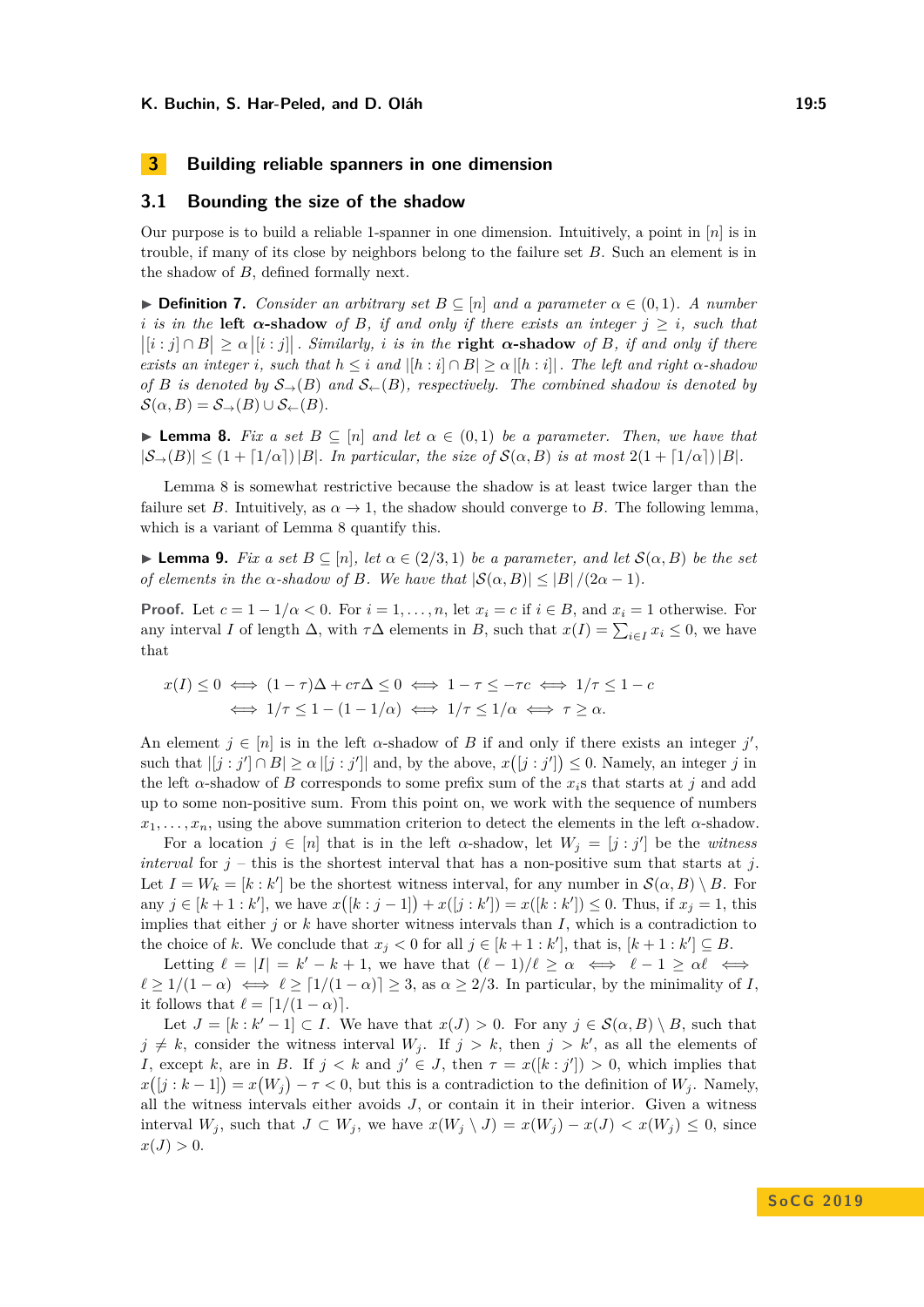<span id="page-5-1"></span>

**Figure 1** The binary tree built over [*n*]. The block of node *v* is the interval [*i* : *j*].

So consider the new sequence of numbers  $x_{[n] \setminus J} = x_1, \ldots, x_{k-1}, x_{k'}, \ldots x_n$  resulting from removing the elements that corresponds to *J* from the sequence. Reclassify which elements are in the left shadow in the new sequence. By the above, any element that was in the shadow before, is going to be in the new shadow. As such, one can charge the element  $k$ , that is in the left shadow (but not in *B*), to all the other elements of *J* (that are all in *B*). Applying this charging scheme inductively, charges all the elements in the left shadow (that are not in *B*) to elements in *B*. We conclude that the number of elements in the left shadow of *B*, that are not in *B* is bounded by

$$
\frac{|B|}{|J|-1} = \frac{|B|}{\ell-2} = \frac{|B|}{\lceil 1/(1-\alpha)\rceil-2} \le \frac{1-\alpha}{1-2(1-\alpha)} |B| = \frac{1-\alpha}{2\alpha-1} |B|.
$$

The above argument can be applied symmetrically to the right shadow. We conclude that

$$
|S(\alpha, B)| \le |B| + 2\frac{1-\alpha}{2\alpha - 1}|B| = \frac{2\alpha - 1 + 2 - 2\alpha}{2\alpha - 1}|B| = \frac{|B|}{2\alpha - 1}.
$$

# <span id="page-5-0"></span>**3.2 Construction of O(1)-reliable exact spanners in one dimension**

# **3.2.1 Constructing the graph** *H*

Assume *n* is a power of two, and consider building the natural full binary tree *T* with the numbers of [*n*] as the leaves. Every node *v* of *T* corresponds to an interval of numbers of the form  $[i : j]$  its canonical interval, which we refer to as the block of *v*, see [Figure 1.](#page-5-1) Let  $\mathcal I$  be the resulting set of all blocks. In each level one can sort the blocks of the tree from left to right. Two adjacent blocks of the same level are neighbors. For a block  $I \in \mathcal{I}$ , let next(*I*) and  $prev(I)$  be the blocks (in the same level) directly to the right and left of  $I$ , respectively.

We build the graph of [Lemma 4](#page-3-1) with  $\xi = 1/16$  for any two neighboring blocks in  $\mathcal{I}$ . Let *H* be the resulting graph when taking the union over all the sets of edges generated by the above.

#### **3.2.2 Analysis**

In the following we show that the resulting graph *H* is an  $\mathcal{O}(k)$ -robust 1-spanner and has  $\mathcal{O}(n \log n)$  edges. We start by verifying the size of the graph.

<span id="page-5-2"></span> $\blacktriangleright$  **Lemma 10.** *The graph H has*  $\mathcal{O}(n \log n)$  *edges.* 

**Proof.** Let  $h = \log n$  be the depth of the tree *T*. In each level  $i = 1, 2, \ldots, h$  of *T* there are 2 *<sup>h</sup>*−*<sup>i</sup>* nodes and the blocks of these nodes have size 2 *i* . The number of pairs of adjacent blocks in level *i* is  $2^{h-i} - 1$  and each pair contributes  $\mathcal{O}(2^i)$  edges. Therefore, each level of *T* contributes  $\mathcal{O}(n)$  edges. We get  $\mathcal{O}(n \log n)$  for the overall size by summing up for all levels.  $\blacktriangleleft$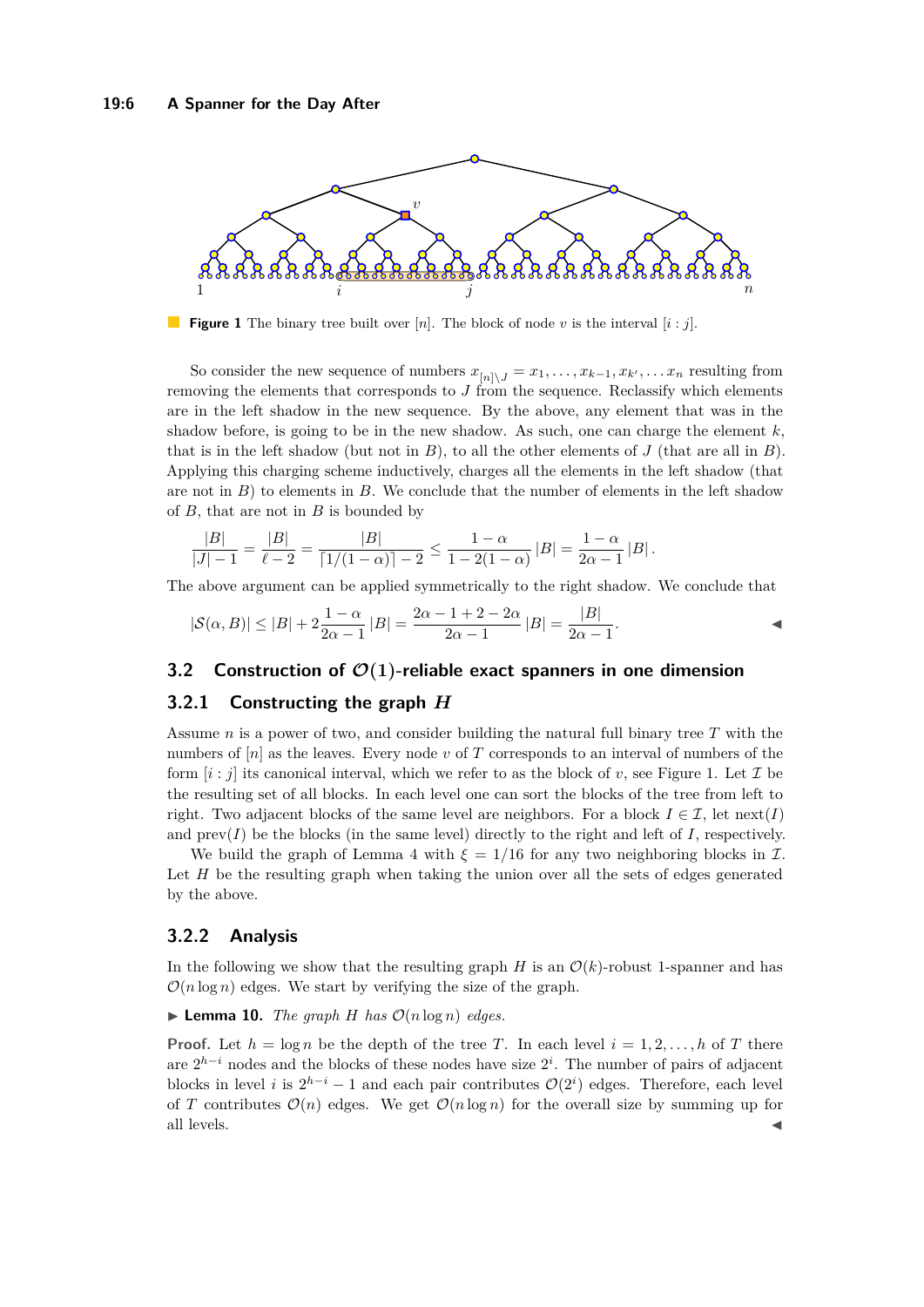#### K. Buchin, S. Har-Peled, and D. Oláh 19:7

<span id="page-6-0"></span>

**(a)** The canonical path in the tree.



**(b)** The canonical path on the blocks.

**Figure 2** The canonical path between the vertices *i* and *j* in two different representations. The blue nodes and blocks correspond to the ascent part and the red nodes and blocks correspond to the descent part of the walk.

There is a natural path between two leaves in the tree *T*, described above, going through their lowest common ancestor. However, for our purposes we need something somewhat different – intuitively because we only want to move forward in the 1-path.

Given two numbers *i* and *j*, where  $i < j$ , consider the two blocks  $I, J \in \mathcal{I}$  that correspond to the two numbers at the bottom level. Set  $I_0 = I$ , and  $J_0 = J$ . We now describe a canonical walk from *I* to *J*, where initially  $\ell = 0$ . During the walk we have two active blocks  $I_{\ell}$  and  $J_{\ell}$ , that are both in the same level. For any block  $I \in \mathcal{I}$  we denote its parent by  $p(I)$ . At every iteration we bring the two active blocks closer to each other by moving up in the tree.

Specifically, repeatedly do the following:

- (a) If  $I_\ell$  and  $J_\ell$  are neighbors then the walk is done.
- (b) If  $I_\ell$  is the right child of  $p(I_\ell)$ , then set  $I_{\ell+1} = \text{next}(I_\ell)$  and  $J_{\ell+1} = J_\ell$ , and continue to the next iteration.
- (c) If  $J_{\ell}$  is the left child of  $p(J_{\ell})$ , then set  $I_{\ell+1} = I_{\ell}$  and  $J_{\ell+1} = \text{prev}(J_{\ell})$ , and continue to the next iteration.
- (d) Otherwise the algorithm ascends. It sets  $I_{\ell+1} = p(I_{\ell})$ , and  $I_{\ell+1} = p(J_{\ell})$ , and it continues to the next iteration.

It is easy to verify that this walk is well defined, and let

$$
\pi(i,j) \equiv \underbrace{I_0 \to I_1 \to \cdots \to I_\ell}_{\text{ASEENT}} \to \underbrace{J_\ell \to \cdots \to J_0}_{\text{DESCENT}}
$$

be the resulting walk on the blocks where we removed repeated blocks. [Figure 2](#page-6-0) illustrates the path of blocks between two vertices *i* and *j*.

In the following, consider a fixed set  $B \subseteq [n]$  of faulty nodes. A block  $I \in \mathcal{I}$  is  $\alpha$ *contaminated*, for some  $\alpha \in (0,1)$ , if  $|I \cap B| \geq \alpha |I|$ .

<span id="page-6-1"></span> $▶$  **Lemma 11.** *Consider two nodes*  $i, j \in [n]$ *, with*  $i < j$ *, and let*  $π(i, j)$  *be the canonical path between i* and *j*. If any block of  $\pi = \pi(i, j)$  is  $\alpha$ -contaminated, then *i* or *j* are in the *α/*3*-shadow of B.*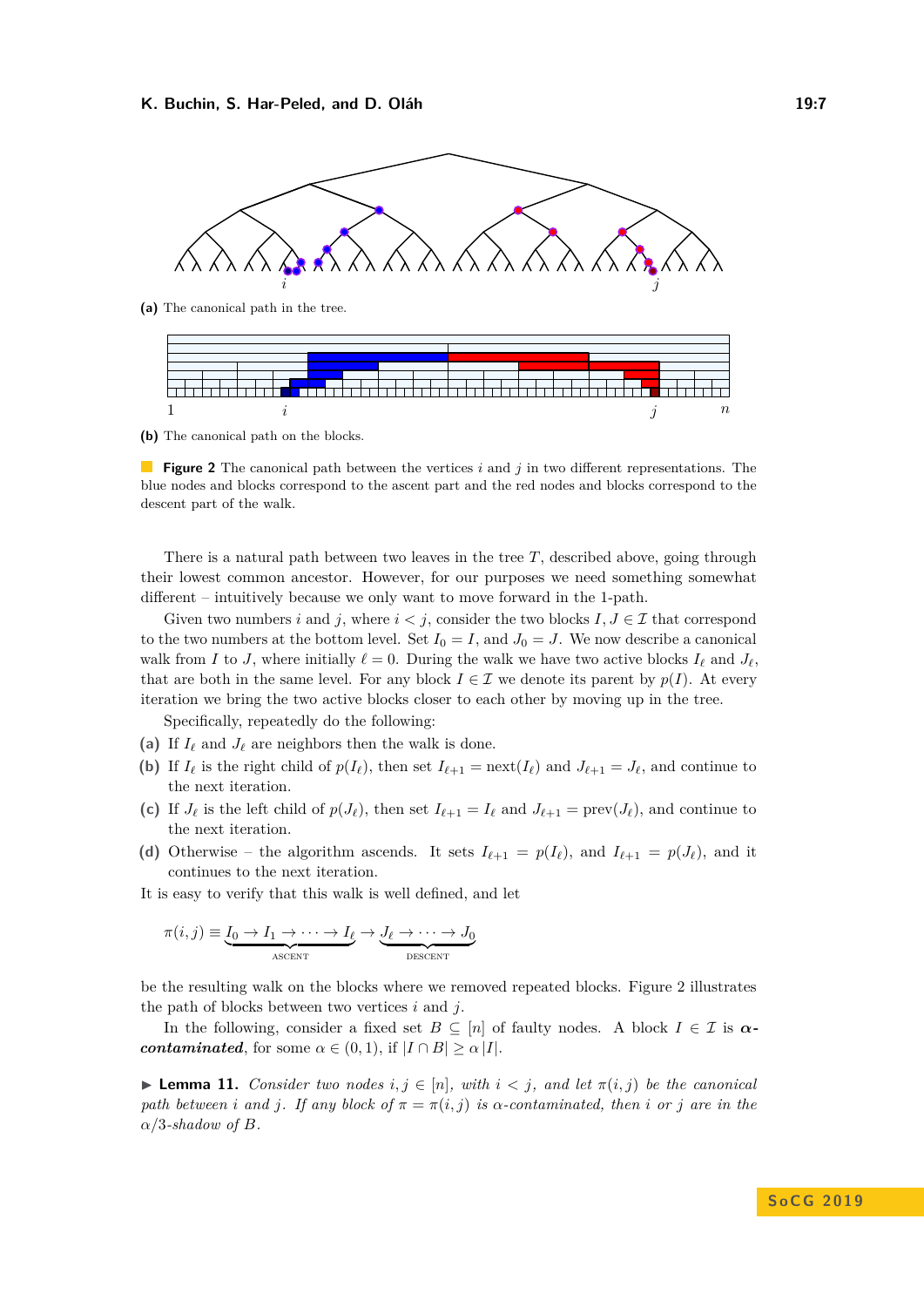#### **19:8 A Spanner for the Day After**

**Proof.** Assume the contamination happens in the left half of the path, i.e., at some block  $I_t$ , during the ascent from  $i$  to the connecting block to the descent path into  $j$ . By construction, there could be only one block before  $I_t$  on the path of the same level, and all previous blocks are smaller, and there are at most two blocks at each level. Furthermore, for two consecutive  $I_j, I_{j+1}$  that are blocks of different levels,  $I_j \subseteq I_{j+1}$ . Thus we have that either  $i \in I_t$ , or  $i \in \text{prev}(I_t)$ , or  $i \in \text{prev}(\text{prev}(I_t))$ , since there are at most  $|I_t| + |I_t|/2 + \cdots + 2 + 1 = 2|I_t| - 1$ vertices that are contained in the path before the block  $I_t$ . Notice that if  $i \in I_t$ , then it is the leftmost point of *It*.

In particular, let *r* be the maximum number in  $I_t$ , and observe  $|[i : r] \cap B| \ge \alpha |I_t|$  $(\alpha/3)$  |[*i* : *r*]|. Thus, the number *i* is the  $\alpha/3$ -shadow, as claimed.

The other case, when the contamination happens in the right part during the descent, is handled symmetrically.

<span id="page-7-0"></span> $\triangleright$  **Theorem 12.** The graph *H* constructed above on the set  $[n]$  is an  $\mathcal{O}(1)$ -reliable exact *spanner and has*  $\mathcal{O}(n \log n)$  *edges.* 

**Proof.** The size is proved in [Lemma 10.](#page-5-2) Let  $\alpha = 1/32$ . Let  $B^+$  be the set of vertices that are in the  $\alpha/3$ -shadow of *B*, that is,  $B^+ = S(\alpha/3, B)$ . By [Lemma 8](#page-4-1) we have that  $|B^+| \leq 2(1 + \lceil 3/\alpha \rceil) |B| \leq 200 |B|$ .

Consider any two vertices  $i, j \in [n] \setminus B^+$ . Let  $\pi(i, j)$  be the canonical path between *i* and *j*. None of the blocks in this path are *α*-contaminated, by [Lemma 11.](#page-6-1)

Let  $S$  be the set of all vertices that have a 1-path from  $i$  to them. Consider the ascent part of the path  $\pi(i, j): I_0 \to I_1 \to \cdots \to I_\ell$ . The claim is that for every block  $I_t$  in this path, we have that at least  $\frac{3}{4}$  of the vertices have 1-paths from *i* (i.e.,  $|I_t \cap S| \geq \frac{3}{4} |I_t|$ ).

This claim is proven by induction. The claim trivially holds for  $I_0$ . Now, consider two consecutive blocks  $I_t \to I_{t+1}$ . There are two cases:

- (i)  $I_{t+1} = \text{next}(I_t)$ . Then, the graph *H* includes the expander graph on  $I_t, I_{t+1}$  described in [Lemma 4.](#page-3-1) At least  $\frac{3}{4}$  | $I_t$ | vertices of  $I_t$  are in S. As such, at least  $\frac{15}{16}$  | $I_{t+1}$ | vertices of *I*<sub>t+1</sub> are reachable from the vertices of *I*<sub>t</sub>. Since *I*<sub>t+1</sub> is not *α*-contaminated, at most an *α*-fraction of vertices of  $I_{t+1}$  are in *B*, and it follows that  $|I_{t+1} \cap S| \geq (\frac{15}{16} - \alpha) |I_{t+1}| \geq$  $\frac{3}{4}$  | $I_{t+1}$ |, as claimed.
- (ii)  $I_{t+1}$  is the parent of  $I_t$ . In this case,  $I_t$  is the left child of  $I_{t+1}$ . Let  $I'_t$  be the right child of  $I_{t+1}$ . Since  $I_{t+1}$  is not  $\alpha$ -contaminated, we have that  $|I_{t+1} \cap B| \leq \alpha |I_{t+1}|$ . As such,

$$
|I'_t\cap B|\leq |I_{t+1}\cap B|\leq 2\alpha\,|I'_t|
$$

Now, by the expander construction on  $(I_t, I'_t)$ , and arguing as above, we have

$$
|I'_t \cap \mathcal{S}| \ge \left(\frac{15}{16} - 2\alpha\right)|I'_t| \ge \frac{3}{4}|I'_t|,
$$

which implies that  $|I_{t+1} \cap S| \geq \frac{3}{4} |I_{t+1}|$ .

The symmetric claim for the descent part of the path is handled in a similar fashion, therefore, at least  $\frac{3}{4}$  of the points in  $J_{\ell}$  can reach *j* with a 1-path. Using these and the expander construction between  $I_\ell$  and  $J_\ell$ , we conclude that there is a 1-path from *i* to *j* in  $H \setminus B$ , as claimed.

Note that it is easy to generalize the construction for arbitrary *n*. Let *h* be an integer such that  $2^{h-1} < n < 2^h$  and build the graph *H* on  $\{1, 2, 3, \ldots, 2^h\}$ . Since *H* is a 1-spanner, the 1-paths between any pair of vertices of  $[n]$  does not use any vertices from  $\{n+1,\ldots,2^h\}$ . Therefore, we can simply delete the part of *H* that is beyond *n* to obtain an  $\mathcal{O}(1)$ -reliable 1-spanner on [*n*]. Since we defined  $B^+$  to be the shadow of *B*, the  $\mathcal{O}(1)$ -reliability is inherited automatically.

We also note that no effort was made to optimize the constants in the above construction.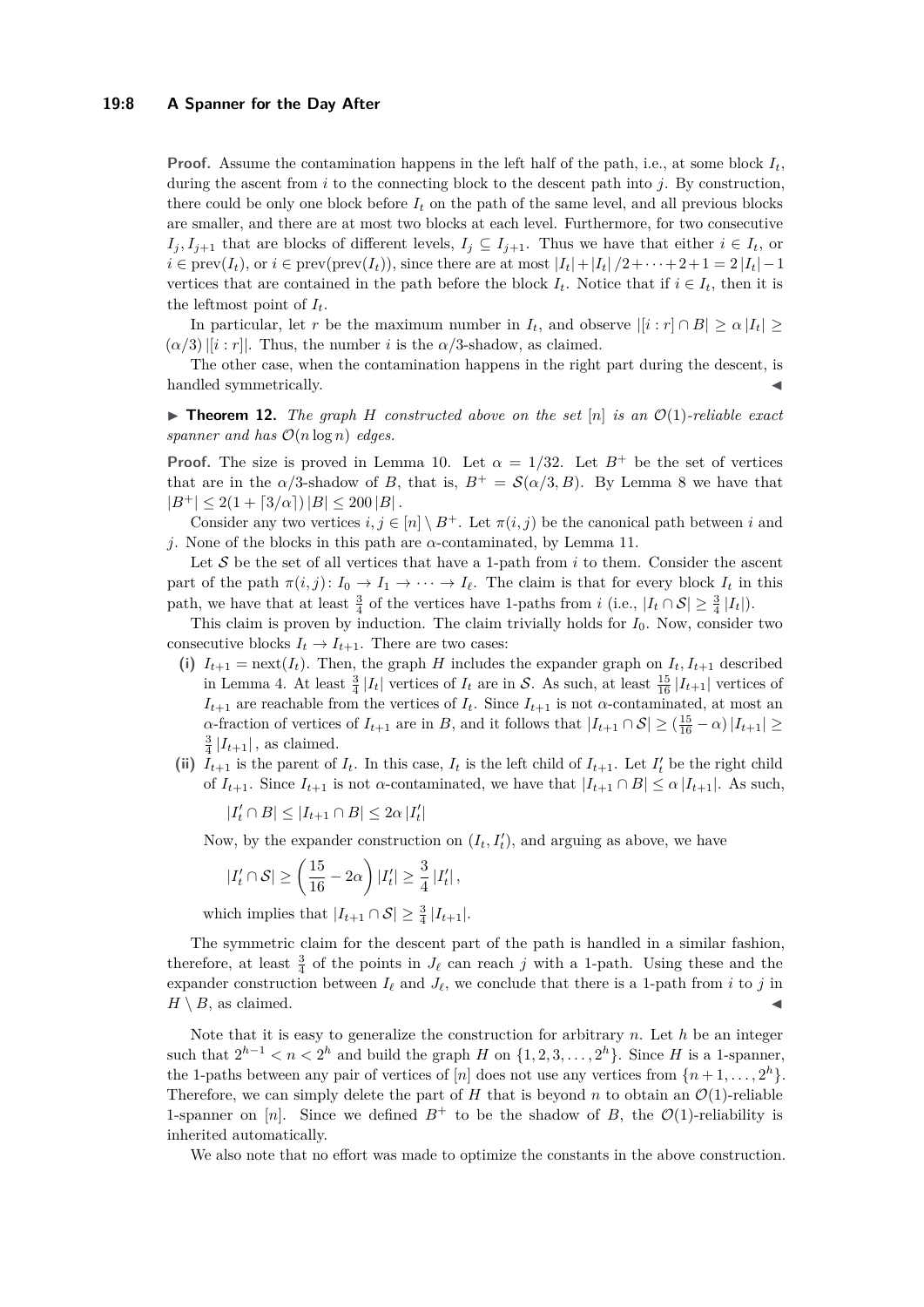<span id="page-8-2"></span>

**Figure 3** The shifted intervals  $I(i, \cdot, \cdot)$  for  $i = 3$  with  $N = 4$  and  $n = 64$ . Each interval has length  $2^{i} = 8$ , there are  $N = 4$  different shifts and there are  $\frac{n}{2^{i}} + 1 = 9$  blocks per each shift.

## <span id="page-8-0"></span>**3.3 Construction of** *ϑ***-reliable exact spanners in one dimension**

Here, we show how to extend [Theorem 12,](#page-7-0) to build a one dimensional graph, such that for any fixed  $\vartheta > 0$  and any set *B* of *k* deleted vertices, at most  $(1 + \vartheta)k$  vertices are no longer connected (by a 1-path) after the removal of *B*. The basic idea is to retrace the construction of [Theorem 12,](#page-7-0) and extend it to this more challenging case. The main new ingredient is a shifting scheme.

<span id="page-8-3"></span>Let  $[n]$  be the ground set, and assume that *n* is a power of two, and let  $h = \log n$ . Let

$$
N = \text{pow}_2(c/\vartheta^2) \quad \text{and} \quad \xi = \frac{1}{32N},\tag{1}
$$

where *c* is a sufficiently large constant  $(c > 512)$ . We first connect any  $i \in [n]$ , to all the vertices that are in distance at most 3*N* from it, by adding an edge between the two vertices. Let  $G_0$  be the resulting graph.

Let  $i_0 = \log N$ . For  $i = i_0, \ldots, h-1$ , and  $j = 1, \ldots, N$ , let

$$
\Delta(i, j) = 1 + (j - 1)2^{i}/N - 2^{i}
$$

be the *shift* corresponding to *i* and *j*. For a fixed *i*, the  $\Delta(i, j)$ s are *N* equally spaced numbers in the block  $\left[1 - 2^i : 1 - 2^i/N\right]$ , starting at its left endpoint. For  $k = 0, \ldots, n/2^i$ , let

$$
\mathbf{I}(i, j, k) = [\Delta(i, j) + k2^{i} : \Delta(i, j) + (k + 1)2^{i}]
$$

be the shifted interval of length  $2^i$  that starts at  $\Delta(i, j)$  and is shifted *k* blocks to the right, see [Figure 3.](#page-8-2) The set of all intervals of interest is

$$
\mathcal{I} = \left\{ \mathbf{I}(i,j,k) \middle| \begin{array}{c} i = i_0, \dots, \log n \\ j = 1, \dots, N \\ k = 0, \dots, n/2^i \end{array} \right\}.
$$

**Constructing the graph**  $H_{\theta}$ . Let  $G_E(i, j, k)$  denote the expander graph of [Lemma 4,](#page-3-1) constructed over  $I(i, j, k)$  and  $I(i, j, k + 1)$ , with the value of the parameter  $\xi$  as specified in [Eq. \(1\).](#page-8-3) We define  $H_{\vartheta}$  to be the union of all the graphs  $G_E$  over all choices of *i, j, k,* and also including the graph *G*<sup>0</sup> (described above). In the case that *n* is not a power of two, do the construction on  $[pow_2(n)]$ . In any case, the last step is to delete vertices from  $H_{\vartheta}$  that are outside the range of interest [*n*].

<span id="page-8-1"></span>**Find 13.** For parameters *n* and  $\vartheta > 0$ , the graph  $H_{\vartheta}$  constructed over [n], is a  $\vartheta$ -reliable exact spanner. Furthermore,  $H_{\vartheta}$  has  $\mathcal{O}(\vartheta^{-6} n \log n)$  edges.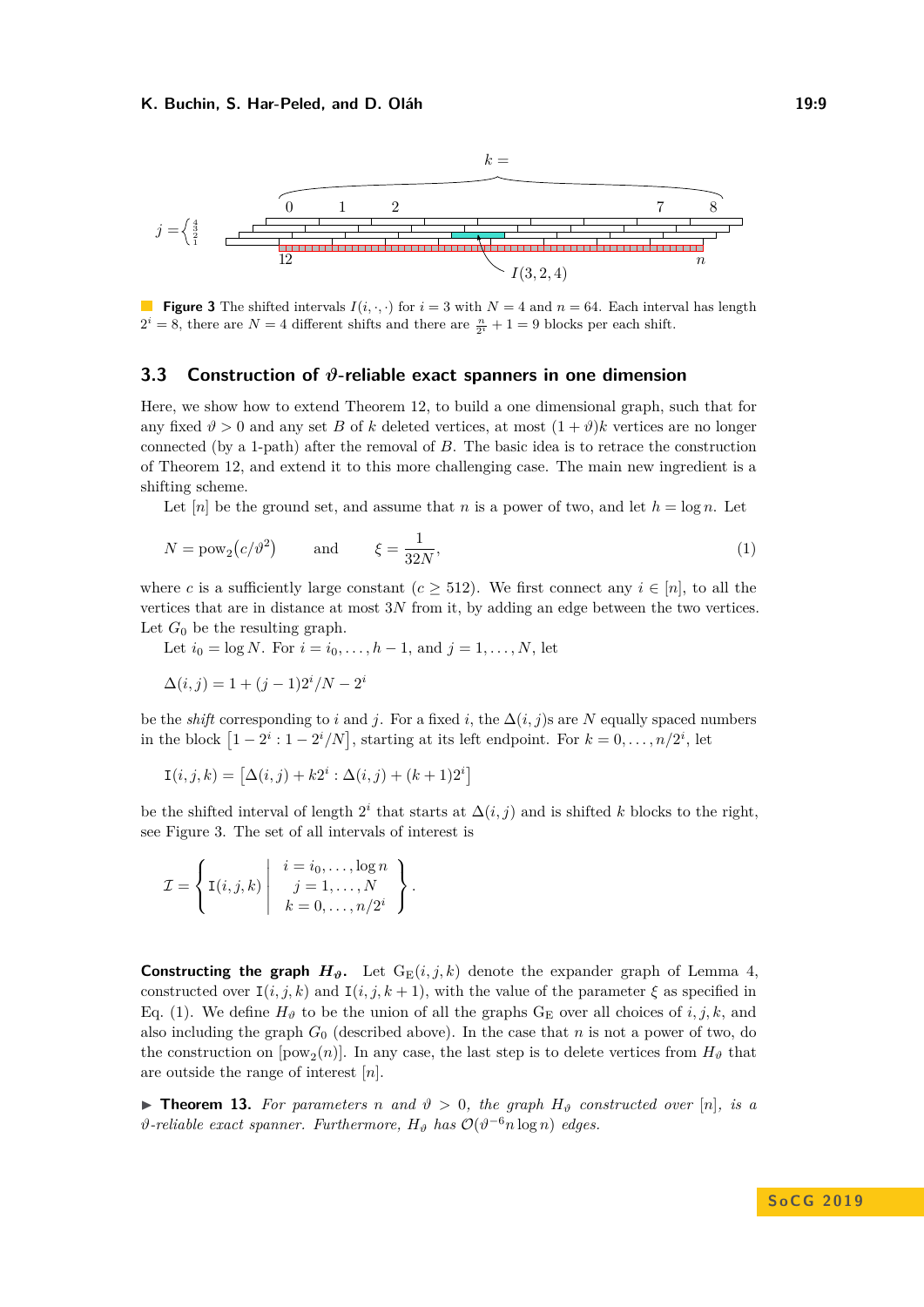# <span id="page-9-0"></span>**4** Building a reliable spanner in  $\mathbb{R}^d$

In the following, we assume that  $P \subseteq [0,1]^d$  – this can be done by an appropriate scaling and translation of space. We use a novel result of Chan *et al.* [\[11\]](#page-14-14), called locality-sensitive orderings. These orderings can be thought as an alternative to quadtrees and related structures. For an ordering  $\sigma$  of  $[0,1)^d$ , and two points  $p, q \in [0,1)^d$ , such that  $p \prec q$ , let  $(p, q)_{\sigma} = \{z \in [0, 1)^d \mid p \prec z \prec q\}$  be the set of points between *p* and *q* in the order  $\sigma$ .

<span id="page-9-1"></span>**► Theorem 14** ([\[11\]](#page-14-14)). For  $\varsigma \in (0,1)$  fixed, there is a set  $\Pi^+(\varsigma)$  of  $M(\varsigma) = \mathcal{O}(\varsigma^{-d} \log \varsigma^{-1})$ *orderings of*  $[0, 1)^d$ , such that for any two (distinct) points  $p, q \in [0, 1)^d$ , with  $\ell = ||p - q||$ , *there is an ordering*  $\sigma \in \Pi^+$ *, and a point*  $z \in [0,1]^d$ *, such that* 

- **(i)**  $p \prec_{\sigma} q$ ,
- (ii)  $(p, z)_{\sigma} \subseteq \text{ball}(p, \varsigma \ell)$ ,
- $(iii)$   $(z, q)_{\sigma} \subseteq \text{ball}(q, \varsigma \ell)$ , and
- (iv)  $z \in \text{ball}(p, \varsigma \ell)$  *or*  $z \in \text{ball}(q, \varsigma \ell)$ .

*Furthermore, given such an ordering σ, and two points p, q, one can compute their ordering, according to*  $\sigma$ *, using*  $\mathcal{O}(d \log \varsigma^{-1})$  *arithmetic and bitwise-logical operations.* 

#### **4.1 Construction**

Given a set *P* of *n* points in  $[0, 1)<sup>d</sup>$ , and parameters  $\varepsilon, \vartheta \in (0, 1)$ , let  $\varsigma = \varepsilon/c$ ,

$$
M = M(\varsigma) = \mathcal{O}(\varsigma^{-d} \log \varsigma^{-1}) = \mathcal{O}(\varepsilon^{-d} \log \varepsilon^{-1}),
$$

and *c* be some sufficiently large constant. Next, let  $\vartheta' = \vartheta/(3N \cdot M)$  where  $N = \lceil \log \log n \rceil + 1$ , and let  $\Pi^+ = \Pi^+(\varsigma)$  be the set of orderings of [Theorem 14.](#page-9-1) For each ordering  $\sigma \in \Pi^+$ , compute the  $\vartheta'$ -reliable exact spanner  $G_{\sigma}$  of P, see [Theorem 13,](#page-8-1) according to  $\sigma$ . Let G be the resulting graph by taking the union of  $G_{\sigma}$  for all  $\sigma \in \Pi^{+}$ .

# **4.2 Analysis**

**Figurer 15.** The graph *G*, constructed above, is a  $\vartheta$ -reliable  $(1+\varepsilon)$ -spanner and has size

$$
\mathcal{O}\bigg(\varepsilon^{-7d}\log^7\frac{1}{\varepsilon}\cdot\vartheta^{-6}n\log n(\log\log n)^6\bigg).
$$

**Proof.** First, we show the bound on the size. There are *M* different orderings for which we build the graph of [Theorem 13.](#page-8-1) Each of these graphs has  $\mathcal{O}((\vartheta')^{-6}n \log n)$  edges. Therefore, the size of *G* is

$$
M \cdot \mathcal{O}\big((\vartheta')^{-6} n \log n\big) = \mathcal{O}\Bigg(M\bigg(\frac{3NM}{\vartheta}\bigg)^6 n \log n\Bigg) = \mathcal{O}\bigg(\varepsilon^{-7d} \log^7 \frac{1}{\varepsilon} \cdot \vartheta^{-6} n \log n (\log \log n)^6\bigg).
$$

Next, we identify the set of harmed vertices  $B^+$  given a set of failed vertices  $B \subseteq P$ . First, let *B*<sub>1</sub> be the union of all the  $(1-\theta'/4)$ -shadows resulting from *B* in  $G_{\sigma}$ , for all  $\sigma \in \Pi^{+}$ . Then, for  $i = 2, \ldots, N$ , we define  $B_i$  in a recursive manner to be the union of all the  $(1 - \vartheta'/4)$ -shadows resulting from  $B_{i-1}$  in  $G_{\sigma}$ , for all  $\sigma \in \Pi^{+}$ . We set  $B^{+} = B_{N}$ .

By the recursion and [Lemma 9](#page-4-2) we have that

$$
|B_i| \le \left(\frac{|B_{i-1}|}{2(1-\frac{\vartheta'}{4})-1} - |B_{i-1}|\right)M + |B_{i-1}| = \frac{|B_{i-1}| - (1-\frac{\vartheta'}{2})|B_{i-1}|}{1-\frac{\vartheta'}{2}}M + |B_{i-1}|
$$
  
=  $\frac{\vartheta'|B_{i-1}|}{2-\vartheta'}M + |B_{i-1}| \le (1+\vartheta'M)|B_{i-1}| = \left(1+\frac{\vartheta}{3N}\right)|B_{i-1}|.$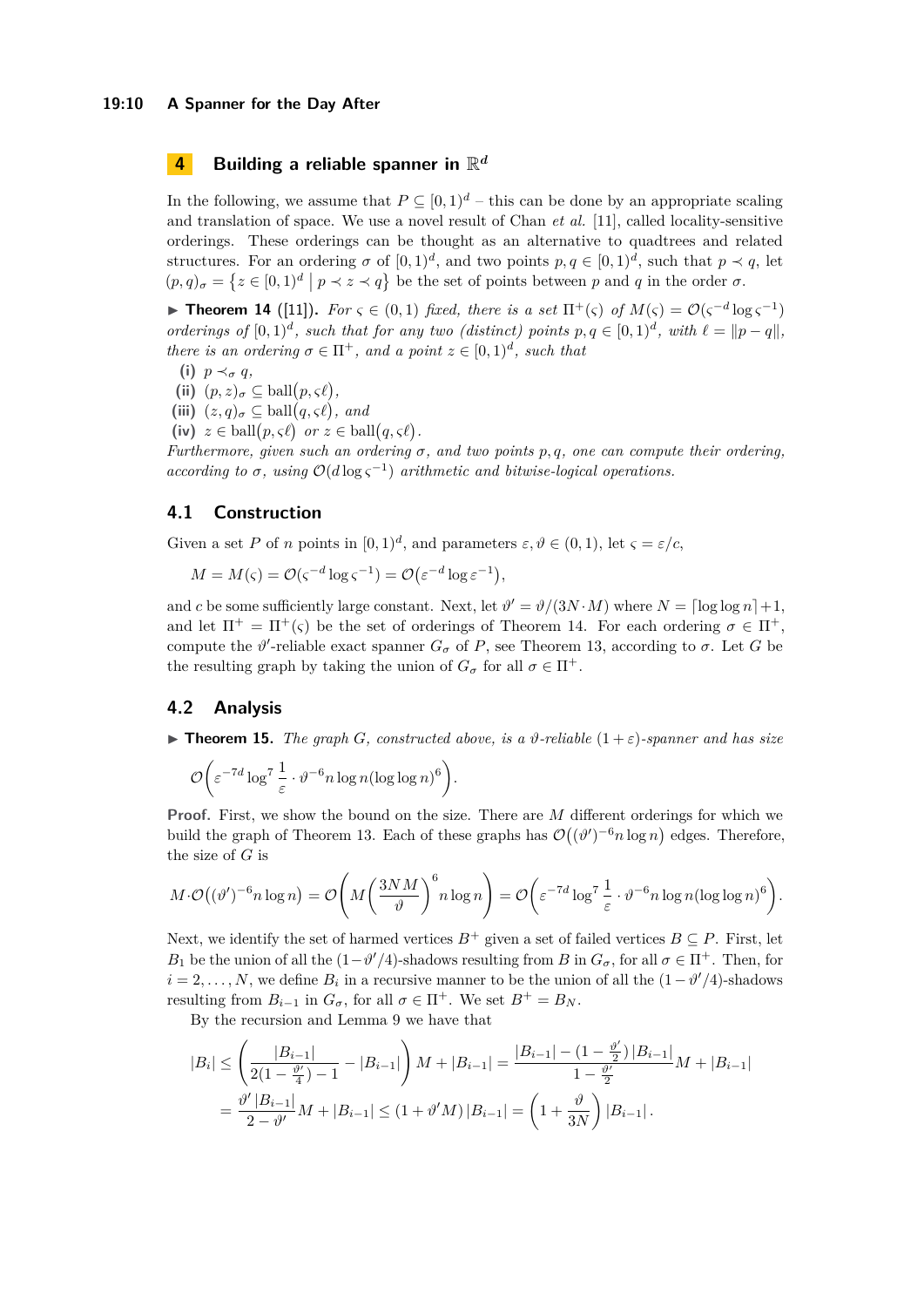#### K. Buchin, S. Har-Peled, and D. Oláh **19:11**

Therefore, we obtain

$$
|B^+| = |B_N| \le \left(1 + \frac{\vartheta}{3N}\right)^N |B| \le \exp\left(N\frac{\vartheta}{3N}\right)|B| \le (1 + \vartheta)|B|,
$$

using  $1 + x \le e^x \le 1 + 3x$ , for  $x \in [0, 1]$ .

Now we show that there is a  $(1 + \varepsilon)$ -path  $\hat{\pi}$  between any pair of vertices  $p, q \in P \setminus B^+$  $P \setminus B_N$  such that the path  $\hat{\pi}$  does not use any vertices of *B*. By [Theorem 13,](#page-8-1) the graph  $G_{\sigma} \setminus B_{N-1} \subseteq G \setminus B_{N-1}$  contains a monotone path connecting *p* to *q*, according to  $\sigma$ . Observe that there is a unique edge  $(p', q')$  on this path that "jumps" from the locality of p to the locality of *q*. Formally, we have the following:

- **(a)**  $||p' q'|| \le ||p q|| + 2\varsigma ||p q|| = (1 + 2\epsilon/c) ||p q||$ .
- **(b)**  $||p p'|| \leq 2\varsigma ||p q|| = 2(\varepsilon/c) ||p q||$  and similarly  $||q q'|| \leq 2(\varepsilon/c) ||p q||$ .
- (c)  $p', q' \in P \setminus B_{N-1}$ .

We fix the edge  $(p', q')$  to be used in the computed path  $\hat{\pi}$  connecting *p* to *q*. We still need to build the two parts of the path  $\hat{\pi}$  between  $p, p'$  and  $q, q'$ .

This procedure reduced the problem of computing a reliable path between two points  $p, q \in P \setminus B_N$ , into computing two such paths between two points of  $P \setminus B_{N-1}$  (i.e.,  $p, p'$  and *q, q*<sup>'</sup>). The benefit here is that  $||p - p'||$ ,  $||q - q'|| \ll ||p - q||$ . We now repeat this refinement process  $N-1$  times.

To this end, let *Q<sup>i</sup>* be the set of active pairs that needs to be connected in the *i*th level of the recursion. Thus, we have  $Q_0 = \{(p,q)\}\$ ,  $Q_1 = \{(p,p'), (q,q')\}$ , and so on. We repeat this *N* − 1 times. In the *i*th level there are  $|Q_i| = 2^i$  active pairs. Let  $(x, y) \in Q_i$  be such a pair. Then, there is an edge  $(x', y')$  in the graph  $G \setminus B_{N-(i+1)}$ , such that we have the following:

(a) 
$$
||x'-y'|| \le ||x-y|| (1+2\varepsilon/c) \le (2\varepsilon/c)^{i} (1+2\varepsilon/c) ||p-q||
$$
.

**(b)**  $||x - x'|| \leq 2(\varepsilon/c) ||x - y|| \leq (2\varepsilon/c)^{i+1} ||p - q||$  and  $||y - y'|| \leq (2\varepsilon/c)^{i+1} ||p - q||$ .

(c) 
$$
x', y' \in P \setminus B_{N-(i+1)}
$$
.

The edge  $(x', y')$  is added to the path  $\hat{\pi}$ . After  $N-1$  iterations the set of active pairs is  $Q_{N-1}$  and for each pair  $(x, y) \in Q_{N-1}$  we have that  $x, y \in P \setminus B_1$ . For each of these pairs  $(x, y) \in Q_{N-1}$  we apply [Theorem 14](#page-9-1) and [Theorem 13](#page-8-1) to obtain a path of length at most  $||x - y||$  2 log *n* between *x* and *y* (and this subpath of course does not contain any vertex in *B*). We add all these subpaths to connect the active pairs in the path  $\hat{\pi}$ , which completes  $\hat{\pi}$ into a path.

Now, we bound the length of path  $\hat{\pi}$ . Since, for all  $(x, y) \in Q_{N-1}$ , we have  $||x - y|| \le$  $||p - q|| \cdot (2\varepsilon/c)^{N-1}$  and  $|Q_{N-1}| = 2^{N-1}$ , the total length of the subpaths calculated, in the last step, is

$$
\sum_{(x,y)\in Q_{N-1}} \text{length}(\hat{\pi}[x,y]) \le 2^{N-1} \|p-q\| \cdot \left(\frac{2\varepsilon}{c}\right)^{N-1} 2 \log n
$$
\n
$$
\le \|p-q\| \cdot \left(\frac{4\varepsilon}{c}\right)^{\log \log n} 2 \log n \le \|p-q\| \cdot \varepsilon^{\log \log n} \left(\frac{4}{c}\right)^{\log \log n} 2 \log n
$$
\n
$$
\le \|p-q\| \cdot \frac{\varepsilon}{4} \cdot \frac{1}{\log n} \cdot 2 \log n \le \frac{\varepsilon}{2} \|p-q\|,
$$

for large enough *n* and  $c \geq 8$ . The total length of the long edges added to  $\hat{\pi}$  in the recursion,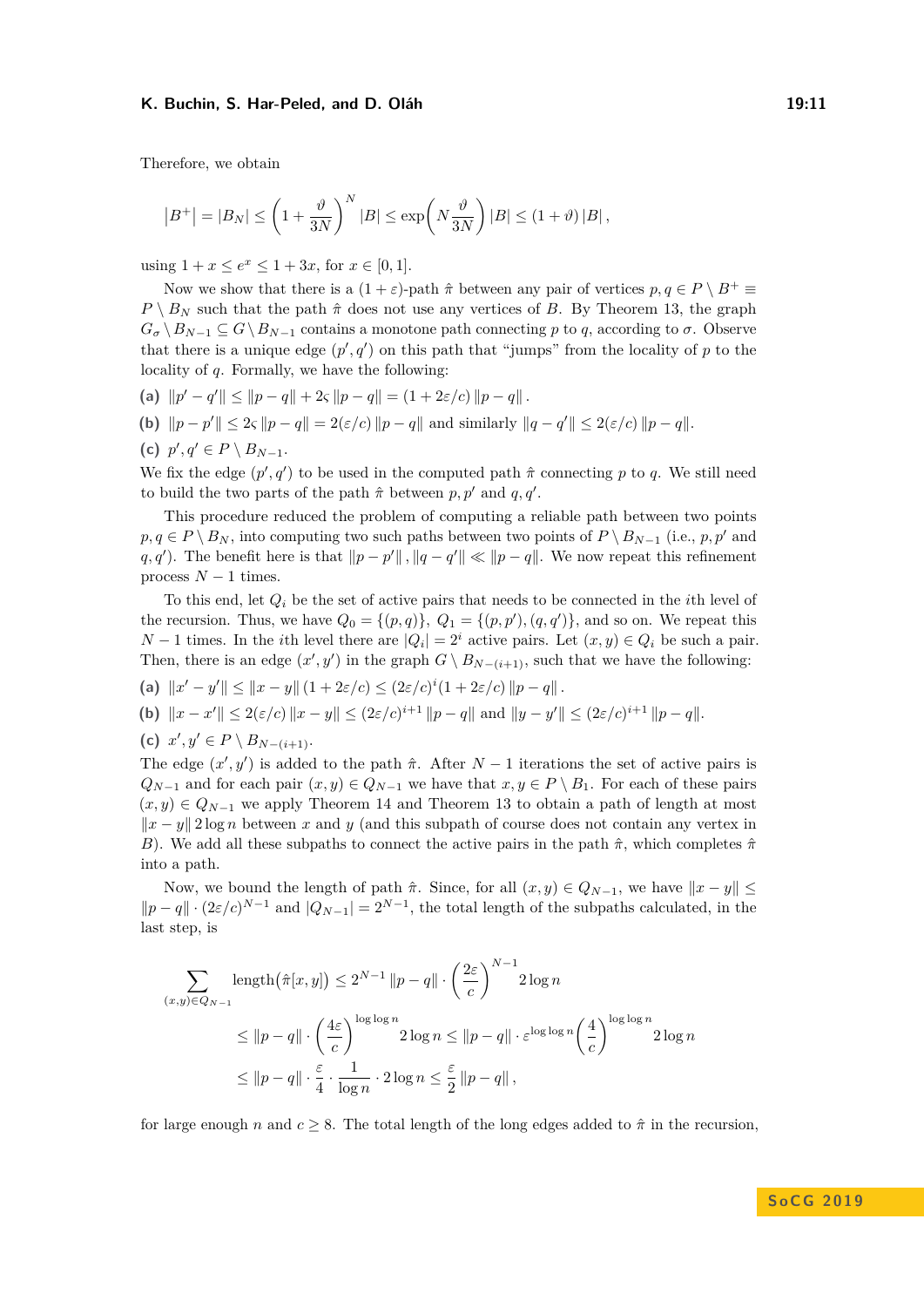is bounded by

$$
\sum_{i=0}^{N-2} 2^i \|p - q\| \left(\frac{2\varepsilon}{c}\right)^i \left(1 + \frac{2\varepsilon}{c}\right) \le \|p - q\| \left(1 + \frac{2\varepsilon}{c}\right) \sum_{i=0}^{\infty} \left(\frac{4\varepsilon}{c}\right)^i
$$
  
= 
$$
\|p - q\| \left(1 + \frac{2\varepsilon}{c}\right) \frac{1}{1 - 4\varepsilon/c} = \|p - q\| \left(1 + \frac{6\varepsilon}{c - 4\varepsilon}\right) \le \left(1 + \frac{\varepsilon}{2}\right) \|p - q\|,
$$

which holds for  $c > 16$ . Therefore, the computed path  $\hat{\pi}$  between p and q is a  $(1 + \varepsilon)$ -path in  $G \setminus B$ , which concludes the proof of the theorem.

# <span id="page-11-0"></span>**5 Construction for points with bounded spread in** R *d*

The input is again a set  $P \subset \mathbb{R}^d$  of *n* points, and parameters  $\vartheta \in (0,1/2)$  and  $\varepsilon \in (0,1)$ . The goal is to build a  $\vartheta$ -reliable  $(1 + \varepsilon)$ -spanner on P that has optimal size under some condition on *P*. The condition is that the spread  $\Phi(P)$  is bounded by a polynomial of *n*. The construction is based on well-separated pair decompositions (WSPD), which was introduced by Callahan and Kosaraju [\[9\]](#page-14-17). For preliminaries see the full version [\[8\]](#page-14-13).

## **5.1 The construction of**  $G_{\Phi}$

First, compute a quadtree *T* for the point set *P*. For any node  $v \in T$ , let  $\Box_v$  denote the *cell* (i.e. square or cube, depending on the dimension) represented by *v*. Let  $P_v = \Box_v \cap P$  be the point set stored in the subtree of *v*. Compute a  $(6/\varepsilon)$ -WSPD W over *T* for *P* using the construction of Abam and Har-Peled [\[1,](#page-14-18) Lemma 2.8]. The pairs in  $W$  can be represented by pairs of nodes  $\{u, v\}$  of the quadtree *T*. Note that the algorithm uses the diameters and distances of the cells of the quadtree, that is, for a pair  $\{u, v\} \in \mathcal{W}$ , we have

$$
(6/\varepsilon) \cdot \max\bigl(\mathrm{diam}(\square_u), \mathrm{diam}(\square_v)\bigr) \leq d(\square_u, \square_v).
$$

For any pair  $\{u, v\} \in \mathcal{W}$ , we build the bipartite expander of [Lemma 4](#page-3-1) on the sets  $P_u$ and  $P_\nu$  such that the expander property holds with  $\xi = \vartheta/8$ . Furthermore, for every two node  $u$  and  $v$  that have the same parent in the quadtree  $T$  we add the edges of the bipartite expander of [Lemma 4](#page-3-1) between  $P_u$  and  $P_v$ . Let  $G_{\Phi}$  be the resulting graph when taking the union over all the sets of edges generated by the above.

## **5.2 Analysis**

<span id="page-11-1"></span>**Example 16.** *The graph*  $G_{\Phi}$  *has*  $\mathcal{O}(\xi^{-2} \varepsilon^{-d} n \log \Phi(P))$  *edges.* 

**Proof.** By Lemma 5.4 of [\[8\]](#page-14-13), every point participates in  $\mathcal{O}(\varepsilon^{-d} \log \Phi(P))$  WSPD pairs. By [Lemma 4](#page-3-1) the average degree in all the expanders is at most  $\mathcal{O}(1/\xi^2)$ , resulting in the given bound on the number of edges. There are also the additional pairs between a node in *T* and its parent, but since every point participates in only  $\mathcal{O}(\log \Phi(P))$  such pairs, the number of edges is dominated by the expanders on the WSPD pairs. It follows that the number of edges in the resulting graph is  $\mathcal{O}(\xi^{-2} \varepsilon^{-d} n \log \Phi(P)).$ 

**► Definition 17.** *For a number*  $\gamma$  ∈ (0,1)*, and failed set of vertices*  $B \subseteq P$ *, a node v of the quadtree T is in the*  $\gamma$ -shadow *if*  $|B \cap P_v| > \gamma |P_v|$ *. Naturally, if v is in the*  $\gamma$ -*shadow, then the points of*  $P_v$  *are also in the shadow. As such, the*  $\gamma$ **-shadow** *of B is the set of all the points in the shadow – formally,*  $S(\gamma, B) = \bigcup_{v \in T} \sum_{|B \cap P_v| \geq \gamma |P_v|} P_v$ .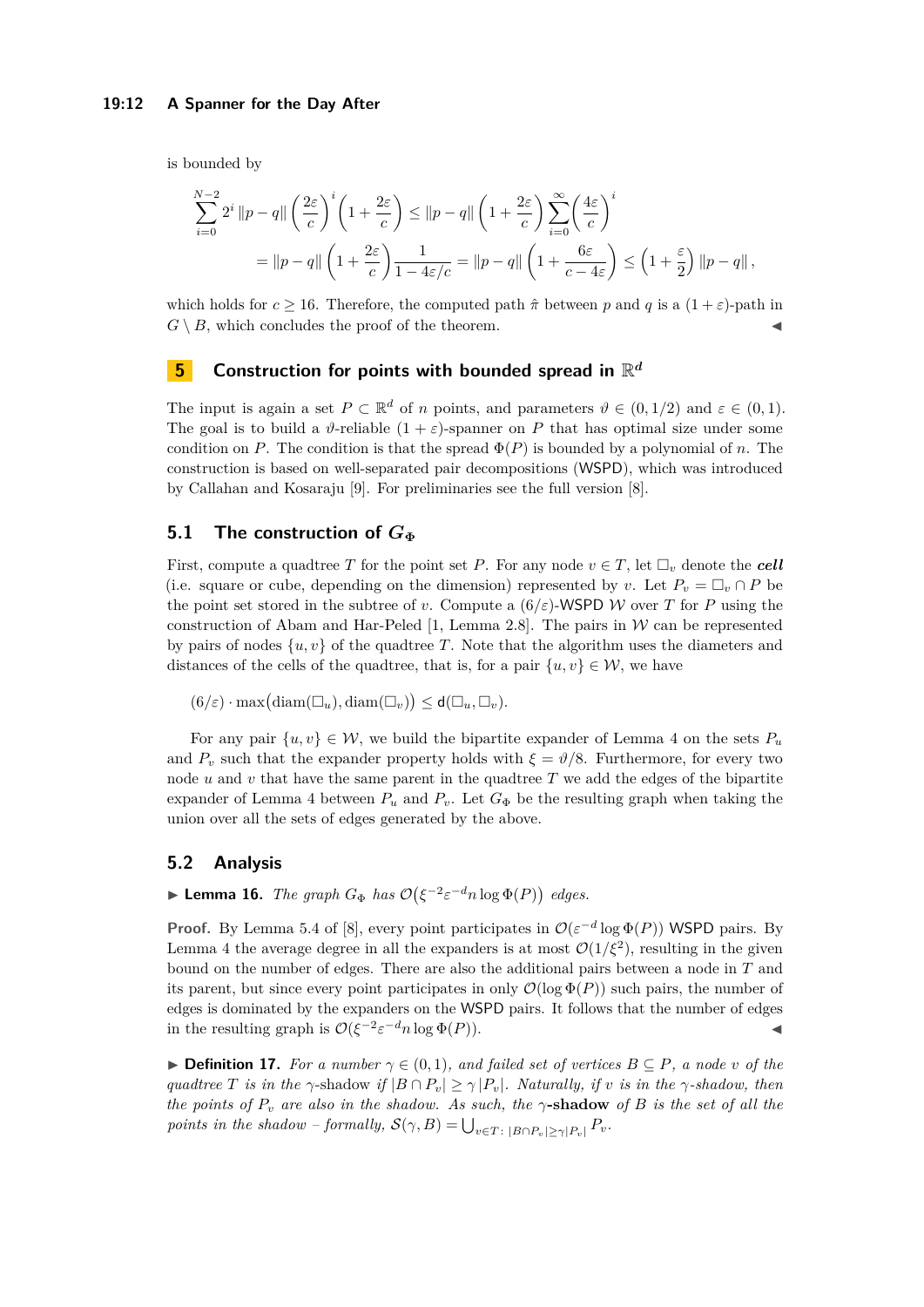#### **K. Buchin, S. Har-Peled, and D. Oláh 19:13**

Let  $\gamma = 1 - \vartheta/2$ . Note that  $B \subseteq \mathcal{S}(\gamma, B)$ , since every point of *B* is stored as a singleton in a leaf of *T*.

▶ **Definition 18.** *For a node x in T*, *let*  $n(x) = |P_x|$ *, and*  $b(x) = |P_x \cap B|$ *.* 

<span id="page-12-1"></span>**► Lemma 19.** Let  $\gamma = 1 - \vartheta/2$  and  $B \subseteq P$  be fixed. Then, the size of the  $\gamma$ -shadow of B is  $at most (1 + \vartheta) |B|.$ 

**Proof.** Let *H* be the set of nodes of *T* that are in the *γ*-shadow of *B*. A node  $u \in H$  is *maximal* if none of its ancestors is in *H*. Let  $H' = \{u_1, \ldots, u_m\}$  be the set of all maximal nodes in *H*, and observe that  $\bigcup_{u \in H'} P_u = \bigcup_{v \in H} P_v = \mathcal{S}(\gamma, B)$ . For any two nodes  $x, y \in H'$ , we have  $P_x \cap P_y = \emptyset$ . Therefore, we have

$$
|B| = \sum_{u \in H'} b(u) \geq \sum_{u \in H'} \gamma n(u) = \gamma \left| \mathcal{S}(\gamma, B) \right|.
$$

Dividing both sides by  $\gamma$  implies the claim, since  $1/\gamma = 1/(1 - \vartheta/2) \leq 1 + \vartheta$ .

<span id="page-12-2"></span>**► Lemma 20.** *Let*  $\gamma = 1 - \vartheta/2$ *. Fix a node*  $u \in T$  *of the quadtree, the failure set*  $B \subseteq P$ *, its shadow*  $B^+ = \mathcal{S}(\gamma, P)$ *, and the residual graph*  $H = G_{\Phi} \setminus B$ *. For a point*  $p \in P_u \setminus B^+$ *, let*  $R_u(p)$  *be the set of all reachable points in*  $P_u$  *with stretch two, formally,*  $R_u(p)$  =  $\{q \in P_u \setminus B \mid d_H(p,q) \leq 2 \cdot \text{diam}(\square_u)\}\$ . *Then, we have*  $|R_u(p)| \geq 3\xi |P_u|$ .

**Proof.** Let  $u_1, u_2, \ldots, u_j = u$  be the sequence of nodes in the quadtree from the leaf  $u_1$  that contains (only) *p*, to the node *u*. A *level* of a point  $q \in P_u$ , denoted by  $\ell(q)$ , is the first index *i*, such that  $q \in P_{u_i}$ . A *skipping path* in  $G_{\Phi}$ , is a sequence of edges  $pq_1, q_1q_2, \ldots q_{m-1}q_m$ , such that  $\ell(q_i) < \ell(q_{i+1})$ , for all *i*.

Let  $Q_i$  be the set of all points in  $P_{u_i} \setminus B$  that are reachable by a skipping path in *H* from *p*. We claim, for  $i = 1, \ldots, j$ , that

$$
|Q_i| \ge (1 - \xi)n(u_i) - b(u_i) \ge (1 - \xi - \gamma)n(u_i) = (\vartheta/2 - \xi)n(u_i) = 3\xi n(u_i),
$$

since  $\xi = \vartheta/8$  and *p* is not in the *γ*-shadow. The claim clearly holds for *u*<sub>1</sub>. So, assume inductively that the claim holds for  $u_1, \ldots, u_{j-1}$ . Let  $v_1, \ldots, v_m$  be the children of  $u_j$  that have points stored in them (excluding  $u_{j-1}$ ). There is an expander between  $P_{u_{j-1}}$  and  $P_{v_i}$ , for all *i*, as a subgraph of  $G_{\Phi}$ . It follows, by induction, that

$$
|Q_j| \ge (1 - \xi)n(u_{j-1}) - b(u_{j-1}) + \sum_i ((1 - \xi)n(v_i) - b(v_i))
$$
  
=  $(1 - \xi)n(u_{j-1}) + \sum_i (1 - \xi)n(v_i) - (b(u_{j-1}) + \sum_i b(v_i)) = (1 - \xi)n(u_j) - b(u_j).$ 

Observe that a skipping path from *p* to  $q \in P_{u_j}$  has length at most

$$
\sum_{i=1}^j \text{diam}(\Box_{u_i}) \le \text{diam}(\Box_{u_j}) \sum_{i=1}^j 2^{1-j} \le 2 \cdot \text{diam}(\Box_{u_j}).
$$

Thus,  $Q_j \subseteq R_u(p)$ , and the claim follows.

Now we are ready to prove that  $G_{\Phi}$  is a reliable spanner.

<span id="page-12-0"></span>► **Lemma 21.** *For a set*  $P \subseteq \mathbb{R}^d$  *of n points and parameters*  $\varepsilon \in (0,1)$  *and*  $\vartheta \in (0,1/2)$ *, the graph*  $G_{\Phi}$  *is a*  $\vartheta$ -reliable  $(1+\varepsilon)$ -spanner with  $\mathcal{O}(\varepsilon^{-d}\vartheta^{-2}n\log \Phi(P))$  edges, where  $\Phi(P)$  *is the spread of P.*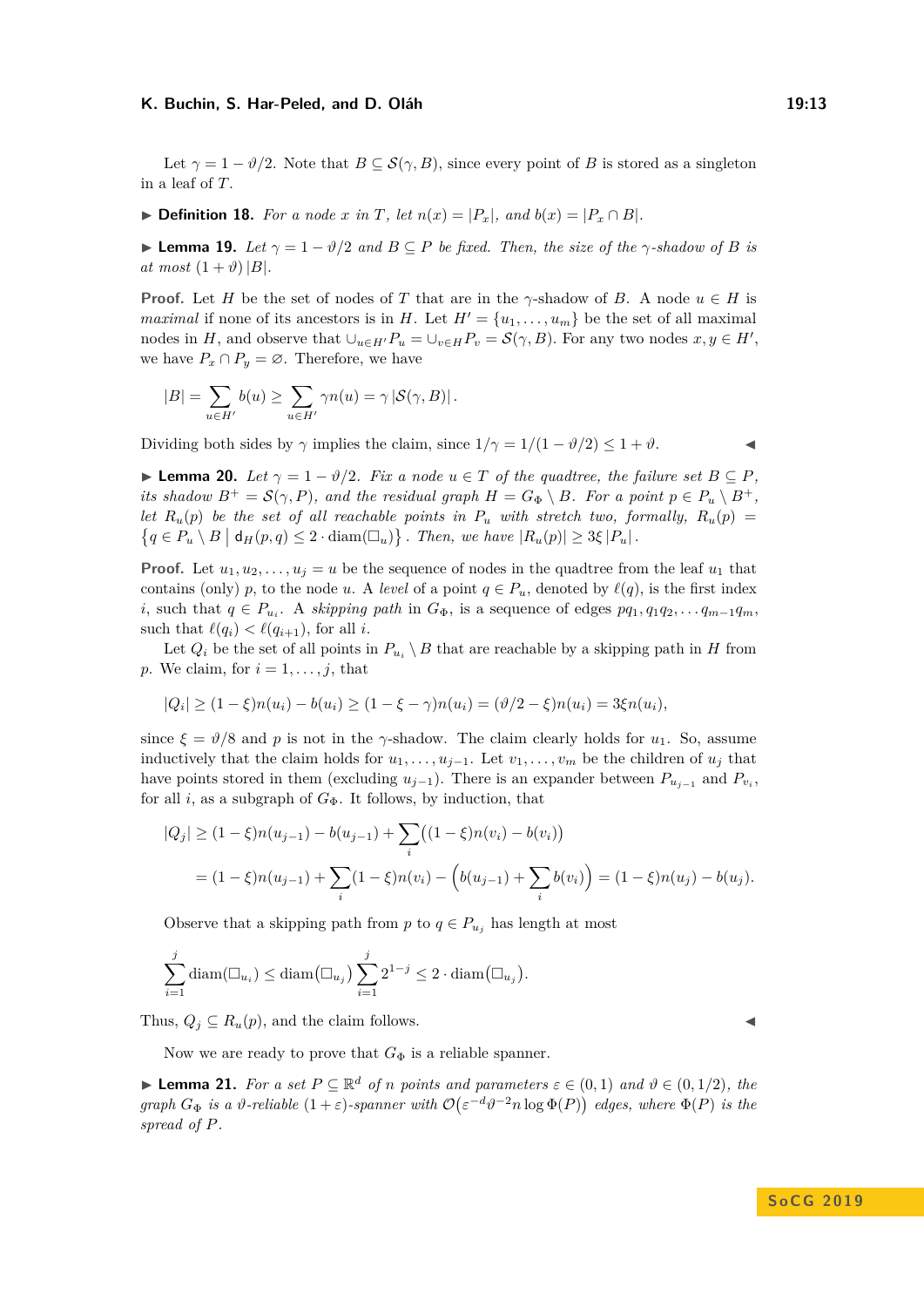<span id="page-13-0"></span>

**Figure 4** The pair  $\{u, v\} \in \mathcal{W}$  that separates *p* and *q*. The blue path is a  $(1 + \varepsilon)$ -path between *p* and *q* in the graph  $G_{\Phi} \setminus B$ .

**Proof.** Let  $\xi = \vartheta/8$  and  $\gamma = 1 - \vartheta/2$ . The bound on the number of edges follows by [Lemma 16.](#page-11-1)

Let *B* be a set of faulty vertices of  $G_{\Phi}$ , and let  $H = G_{\Phi} \setminus B$  be the residual graph. We define  $B^+$  to contain the vertices that are in the *γ*-shadow of *B*. Then, we have  $B \subseteq B^+$  and  $|B^+| \leq (1+\vartheta)|B|$  by [Lemma 19.](#page-12-1) Finally, we need to show that there exists a  $(1+\varepsilon)$ -path between any  $p, q \in P \setminus B^+$ .

Let  $\{u, v\} \in \mathcal{W}$  be the pair that separates p and q with  $p \in P_u$  and  $q \in P_v$ , see [Figure 4.](#page-13-0) Let  $R_u(p)$  (resp.  $R_v(q)$ ) be the set of points in  $P_u$  (resp.  $P_v$ ) that are reachable in *H* from *p* (resp. *q*) with paths that have lengths at most  $2 \cdot \text{diam}(\Box_u)$  (resp.  $2 \cdot \text{diam}(\Box_v)$ ). By [Lemma 20,](#page-12-2)  $|R_u(p)| \geq 3\xi n(u) \geq \xi n(u)$  and  $|R_v(q)| \geq 3\xi n(v)$ .

Since there is a bipartite expander between  $P_u$  and  $P_v$  with parameter  $\xi$ , by [Lemma 4,](#page-3-1) the neighborhood *Y* of  $R_u(p)$  in  $P_v$  has size at least  $(1 - \xi)n(v)$ . Observe that  $|Y \cap R_v(q)| =$  $|R_v(q) \setminus (P_v \setminus Y)| \geq |R_v(q)| - |P_v \setminus Y| \geq 3\xi n(v) - \xi n(v) > 0$ . Therefore, there is a point  $q' \in Y \cap R_v(q)$ , and a point  $p' \in R_u(p)$ , such that  $p'q' \in E(G_{\Phi})$ . We have that

$$
\mathsf{d}_{H}(p,q) \leq \mathsf{d}_{H}(p,p') + \mathsf{d}_{H}(p',q') + \mathsf{d}_{H}(q',q) \leq 2 \cdot \operatorname{diam}(\square_{u}) + ||p'-q'|| + 2 \cdot \operatorname{diam}(\square_{v})
$$
  
\n
$$
\leq 3 \cdot \operatorname{diam}(\square_{u}) + \mathsf{d}(\square_{u},\square_{v}) + 3 \cdot \operatorname{diam}(\square_{v}) \leq \left(1 + 6 \cdot \frac{\varepsilon}{6}\right) \cdot \mathsf{d}(\square_{u},\square_{v})
$$
  
\n
$$
\leq (1 + \varepsilon) \cdot ||p - q||.
$$

# **6 Conclusions**

In this paper we have shown several constructions for *ϑ*-reliable spanners. Our results for constructing reliable exact spanners in one dimension have size  $\mathcal{O}(n \log n)$ , which is optimal. In higher dimensions we were able to show a simple construction of a  $\vartheta$ -reliable spanner with optimal size for the case of bounded spread. For arbitrary point sets in R *<sup>d</sup>* we obtained a construction with an extra  $(\log \log n)^6$  factor in the size.

It seems clear that our construction for the unbounded case is suboptimal in terms of extra factors, and we leave improving it as an open problem for further research. Another natural open question is how to construct reliable spanners that are required to be subgraphs of a given graph.